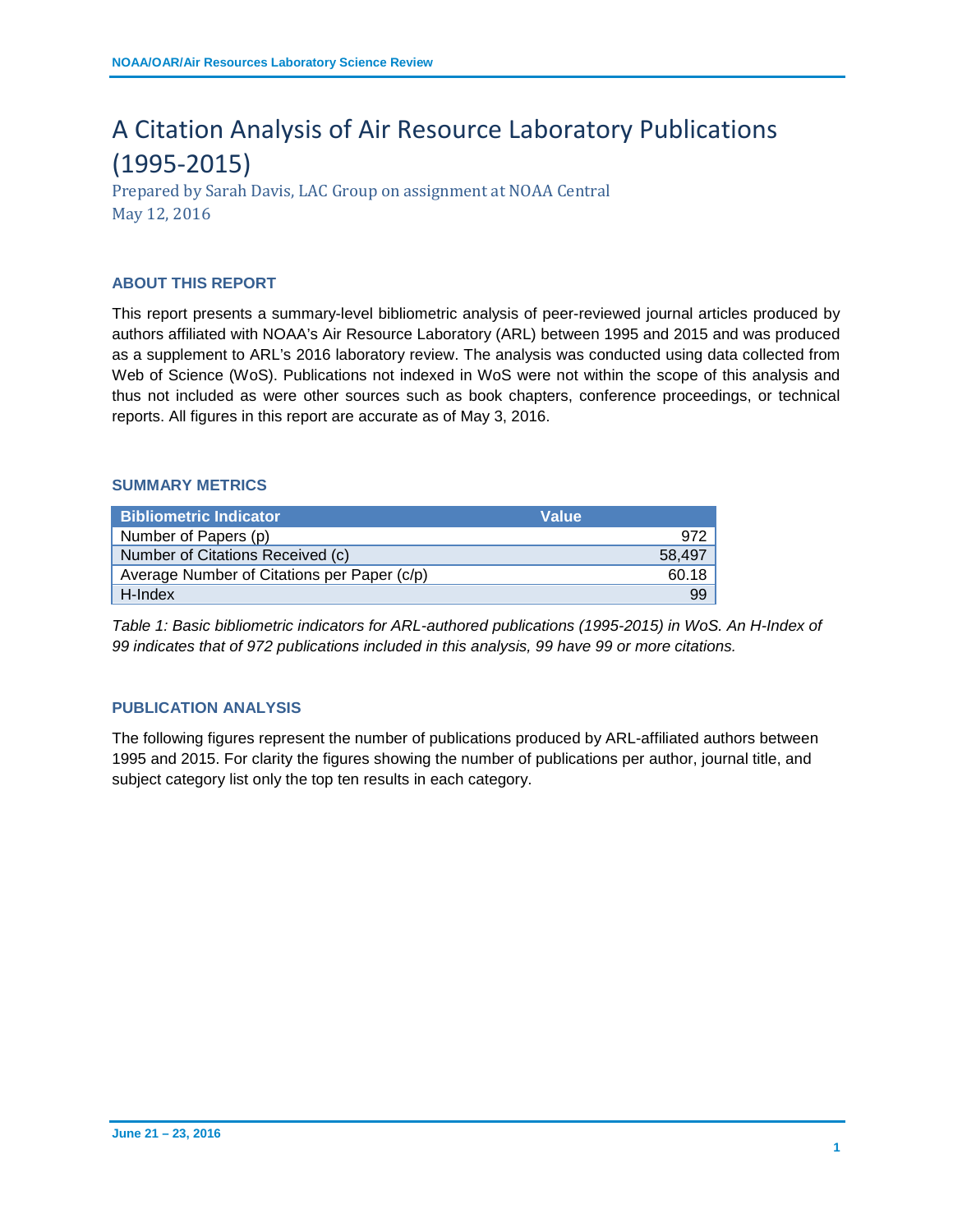

*Figure 1: Non-cumulative number of ARL-authored publications per calendar year 1995-2015. Note the decrease in publications after 2008 reflects loss of a joint U.S. EPA-NOAA division located in Research Triangle Park, NC. That division included ~55 people.*



*Figure 2: Authors with the most peer-reviewed articles published between 1995-2015 as indexed in WoS. Of these authors, Angell, Draxler, Free, Gillette, Ross, and Seidel are no longer at ARL. D. Seidel also published under the name Gaffen and these publications have been included.*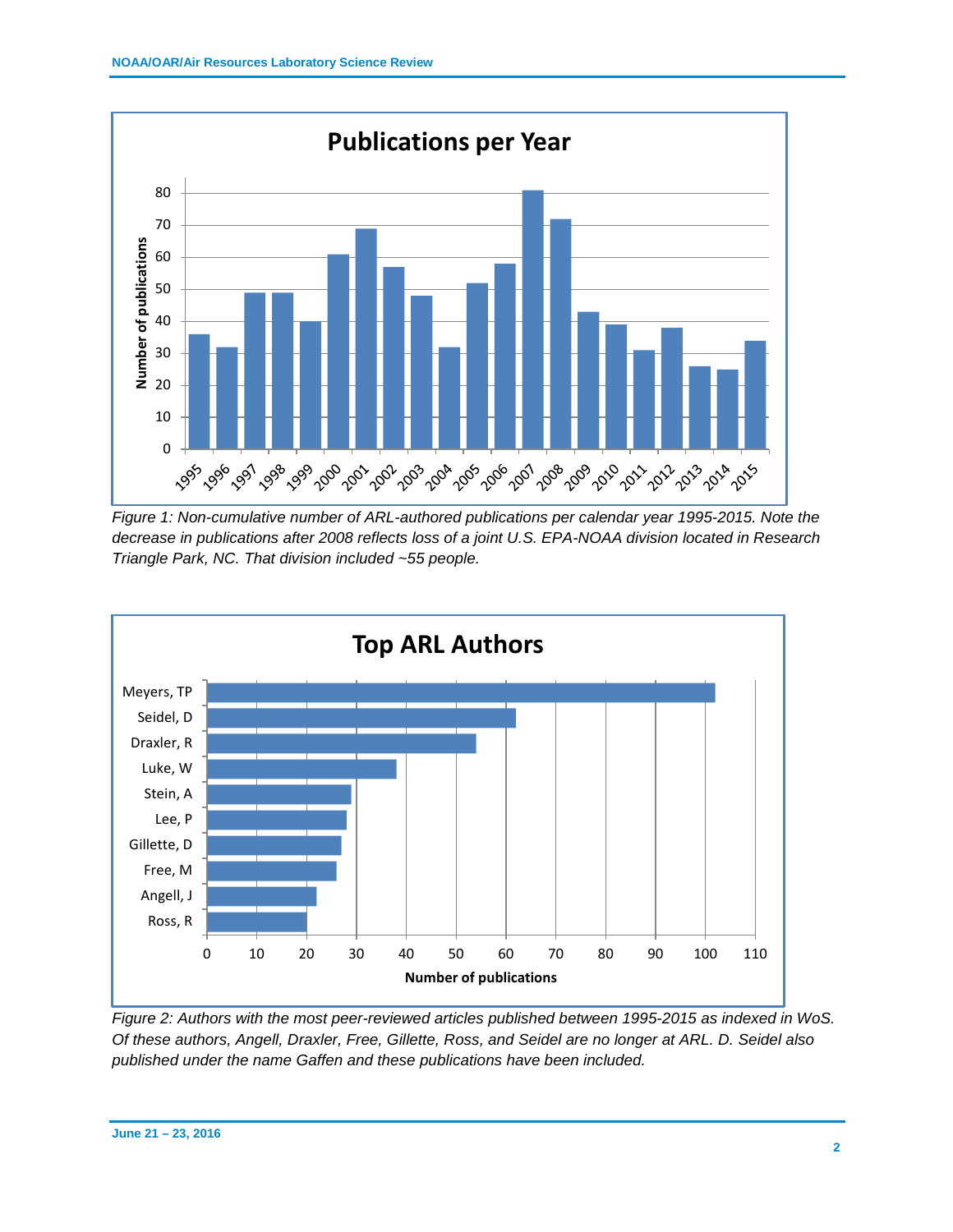

*Figure 3: Number of ARL-authored publications per journal title.*



*Figure 4: Number of ARL-authored publications assigned to subject categories by WoS based on the journal in which the article appeared. These subject categories are not mutually exclusive.*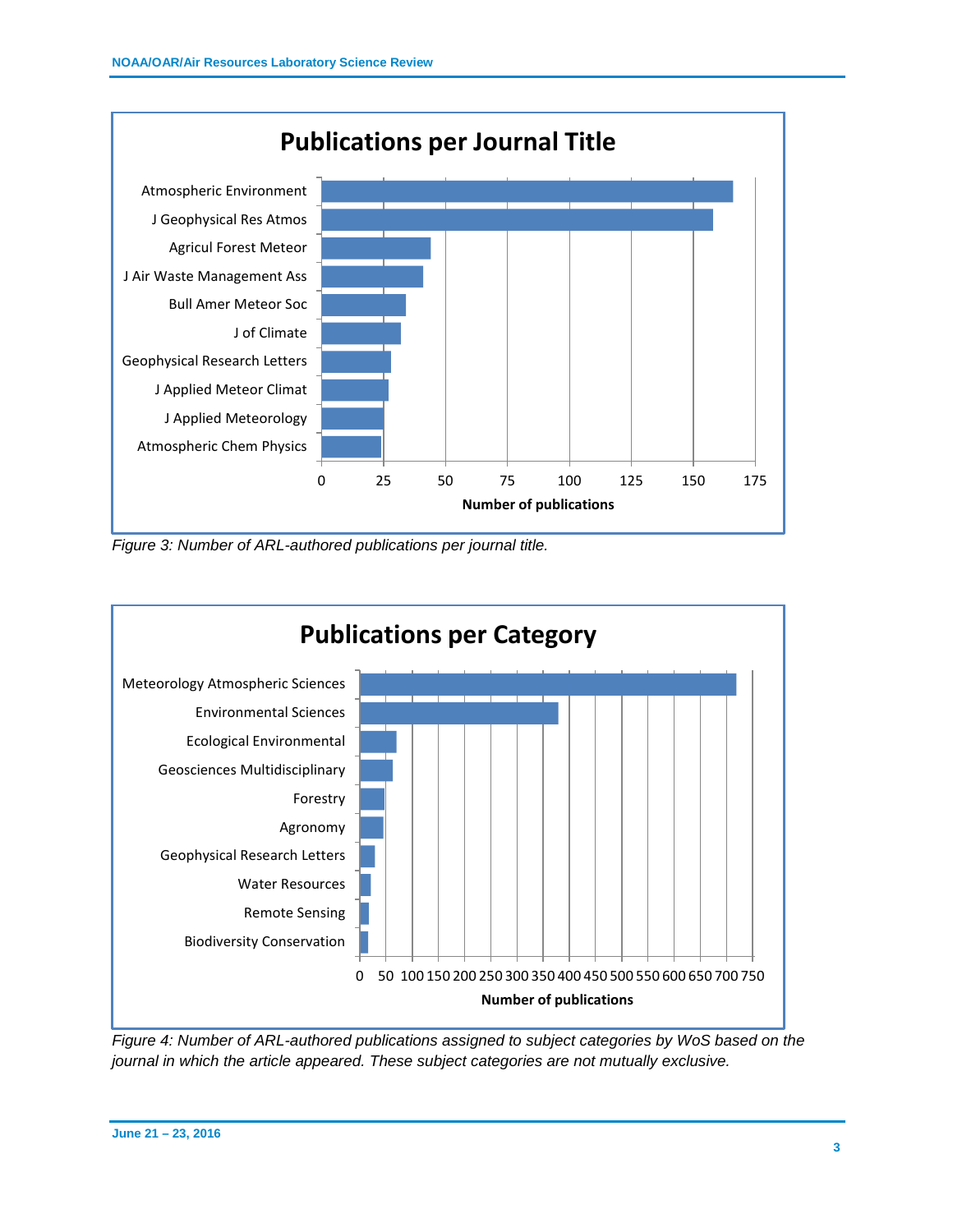

*Figure 5: Map representing ARL collaborations with authors affiliated with international institutions.*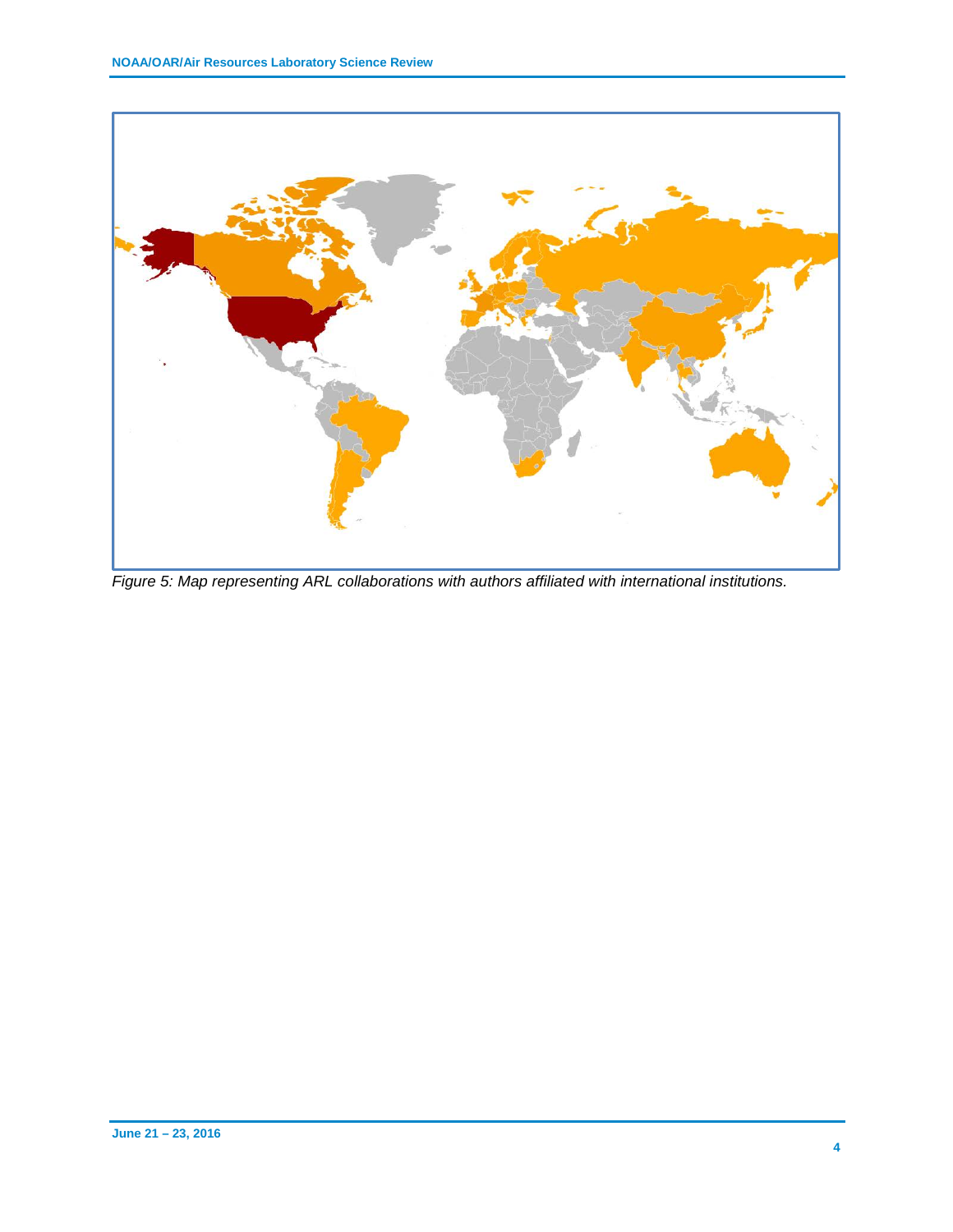## **CITATION COUNT ANALYSIS**



*Figure 6: Non-cumulative number of citations received by all 972 ARL-authored publications per year.* **CITING ARTICLE ANALYSIS**

The following figures analyze the 58,497 publications that have cited ARL-authored publications in an effort to demonstrate how these publications are used. For clarity, each figure includes only the top ten results in each category.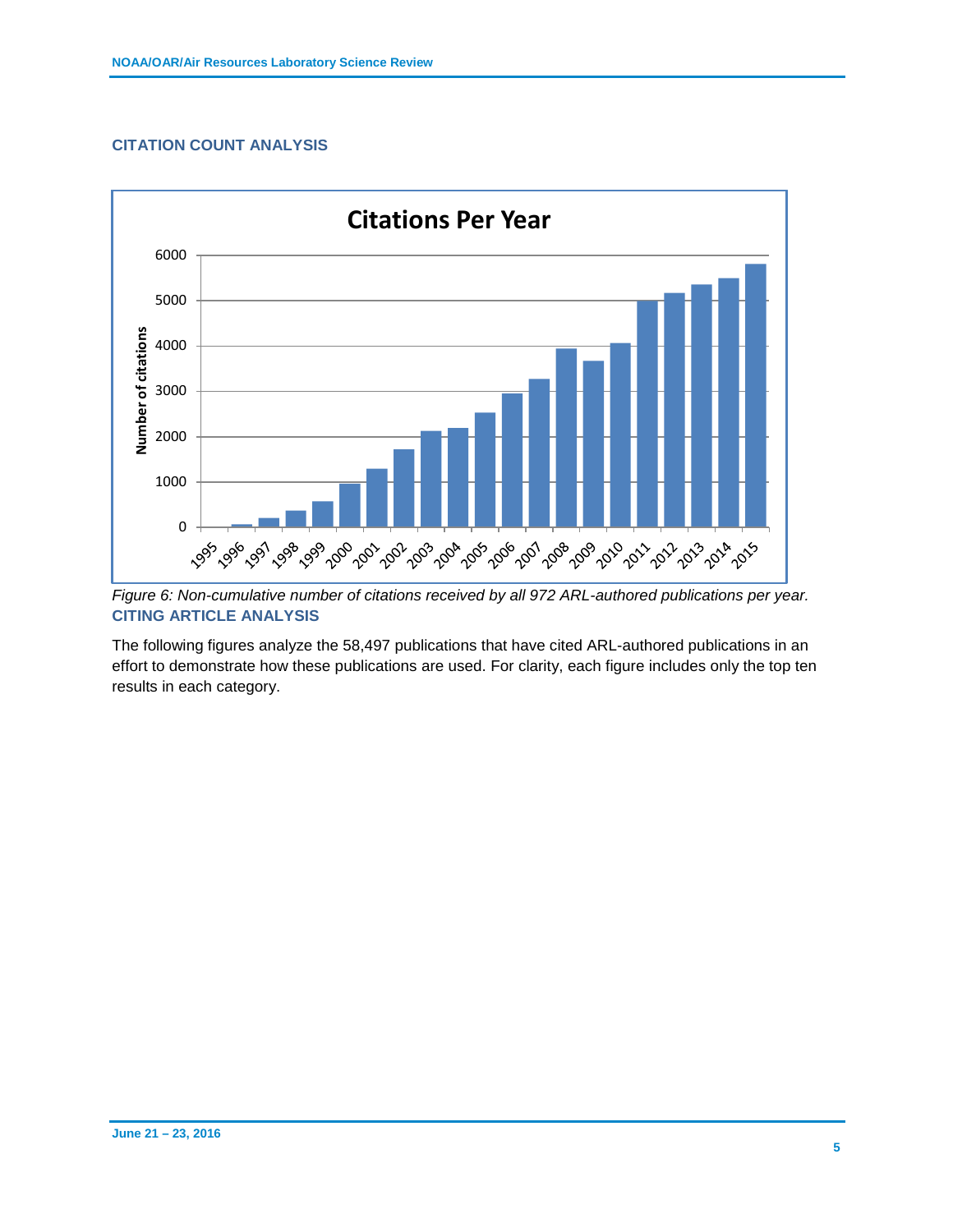

*Figure 7: Number of publications per journal for all publications citing ARL-authored publications.*



*Figure 8: Number of publications citing ARL-authored publications per subject category as assigned by WoS based on the journal in which the publication appeared. These subject catagories are not mutually exclusive.*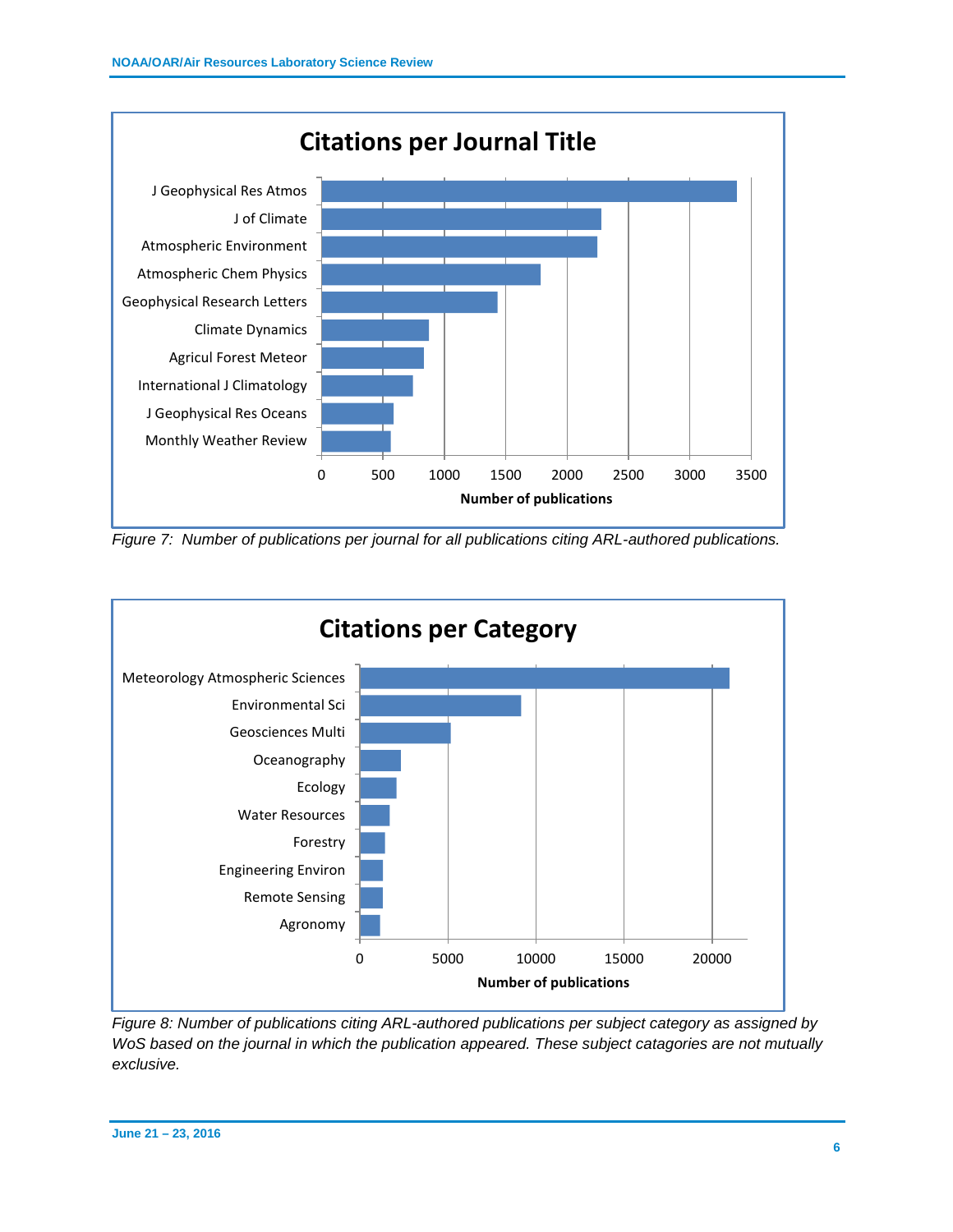# **HIGHLY CITED PAPERS**

*Of the 972 publications analyzed for this report, 23 (2.4 %) have been identified by WoS as a Highly Cited Paper. As of November/December 2015, these papers received enough citations to place them in the top 1% of their corresponding academic fields based on the highly cited threshold for the field and publication year.*

Altieri, K. E., Seitzinger, S. P., Carlton, A. G., Turpin, B. J., Klein, G. C., & Marshall, A. G. (2008). Oligomers formed through in-cloud methylglyoxal reactions: Chemical composition, properties, and mechanisms investigated by ultra-high resolution FT-ICR mass spectrometry. *Atmospheric Environment*, 42(7), 1476-1490. doi:10.1016/j.atmosenv.2007.11.015.

Anenberg, S. C., Horowitz, L. W., Tong, D. Q., & West, J. J. (2010). An Estimate of the Global Burden of Anthropogenic Ozone and Fine Particulate Matter on Premature Human Mortality Using Atmospheric Modeling. *Environmental Health Perspectives*, 118(9), 1189-1195. doi:10.1289/ehp.0901220.

Black, P. G., D'Asaro, E. A., Drennan, W. M., French, J. R., Niiler, P. P., Sanford, T. B., Terrill, E.J., Walsh, E.J., and Zhang, J. A. (2007). Air-sea exchange in hurricanes - Synthesis of observations from the coupled boundary layer air-sea transfer experiment. *Bulletin of the American Meteorological Society*, 88(3), 357-374. doi:10.1175/bams-88-3-357.

Byun, D., & Schere, K. L. (2006). Review of the governing equations, computational algorithms, and other components of the models-3 Community Multiscale Air Quality (CMAQ) modeling system. *Applied Mechanics Reviews*, 59(1-6), 51-77. doi:10.1115/1.2128636.

Carlton, A. G., Turpin, B. J., Altieri, K. E., Seitzinger, S., Reff, A., Lim, H. J., & Ervens, B. (2007). Atmospheric oxalic acid and SOA production from glyoxal: Results of aqueous photooxidation experiments. *Atmospheric Environment*, 41(35), 7588-7602. doi:10.1016/j.atmosenv.2007.05.035.

Grell, G. A., Peckham, S. E., Schmitz, R., McKeen, S. A., Frost, G., Skamarock, W. C., & Eder, B. (2005). Fully coupled "online" chemistry within the WRF model. *Atmospheric Environment*, 39(37), 6957-6975. doi:10.1016/j.atmosenv.2005.04.027.

Hudman, R. C., Jacob, D. J., Turquety, S., et al. (2007). Surface and lightning sources of nitrogen oxides over the United States: Magnitudes, chemical evolution, and outflow. *Journal of Geophysical Research-Atmospheres*, 112(D12), 14. doi:10.1029/2006jd007912.

Kleindienst, T. E., Jaoui, M., Lewandowski, M., Offenberg, J. H., Lewis, C. W., Bhave, P. V., & Edney, E. O. (2007). Estimates of the contributions of biogenic and anthropogenic hydrocarbons to secondary organic aerosol at a southeastern US location. *Atmospheric Environment*, 41(37), 8288-8300. doi:10.1016/j.atmosenv.2007.06.045.

Lindberg, S., Bullock, R., Ebinghaus, et al. (2007). A synthesis of progress and uncertainties in attributing the sources of mercury in deposition. *Ambio*, 36(1), 19-32.

Mao, J., Ren, X., Zhang, L., Van Duin, D. M., Cohen, R. C., et al. (2012). Insights into hydroxyl measurements and atmospheric oxidation in a California forest. *Atmospheric Chemistry and Physics*, 12(17), 8009-8020. doi:10.5194/acp-12-8009-2012.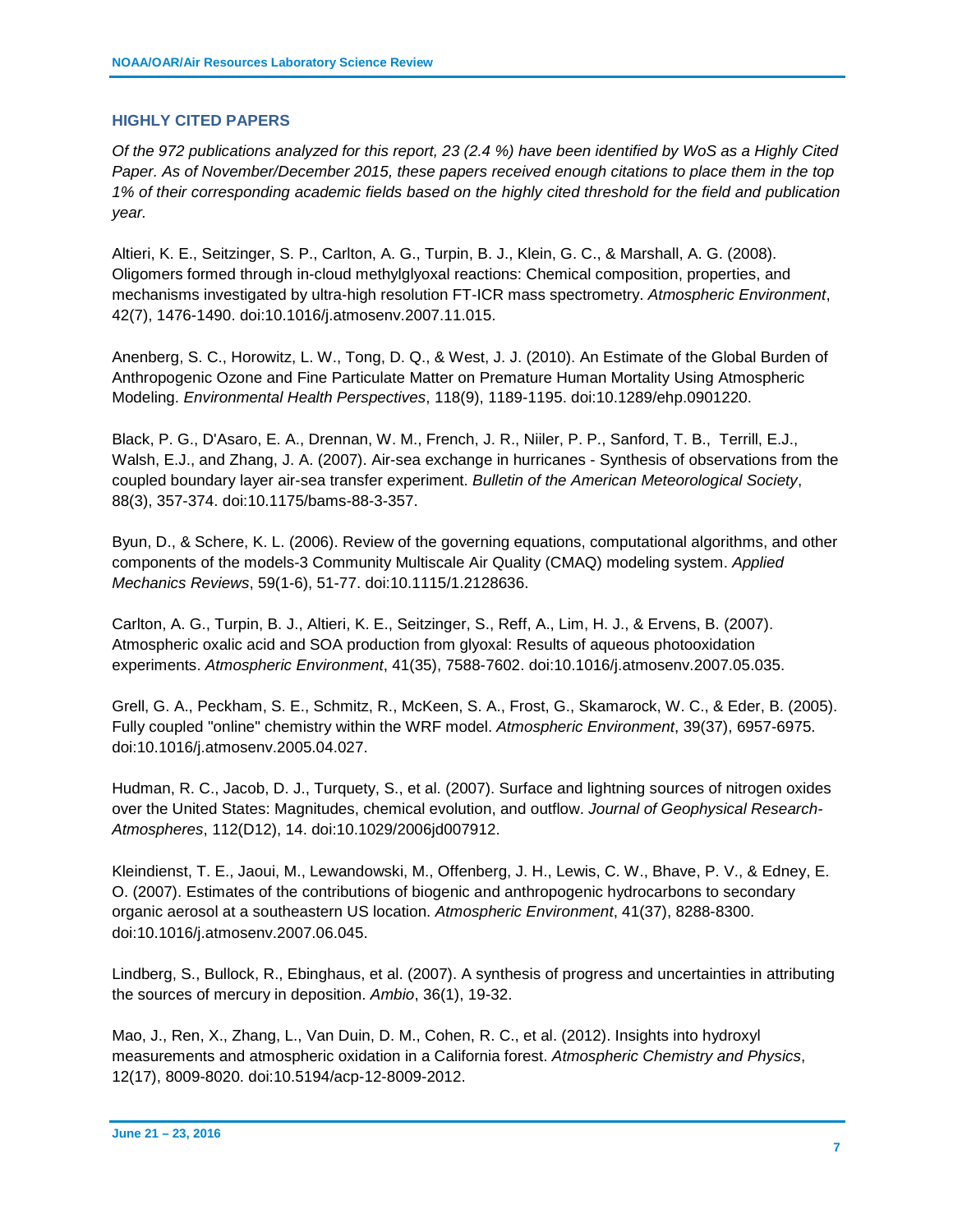Mastin, L. G., Guffanti, M., Servranckx, R., Webley, et al. (2009). A multidisciplinary effort to assign realistic source parameters to models of volcanic ash-cloud transport and dispersion during eruptions. *Journal of Volcanology and Geothermal Research*, 186(1-2), 10-21. doi:10.1016/j.jvolgeores.2009.01.008.

Pleim, J. E. (2007). A combined local and nonlocal closure model for the atmospheric boundary layer. Part I: Model description and testing. *Journal of Applied Meteorology and Climatology*, 46(9), 1383-1395. doi:10.1175/jam2539.1.

Rasmussen, R., Baker, B., Kochendorfer, J., Meyers, T., Landolt, S., et al. (2012). How well are we measuring snow? The NOAA/FAA/NCAR Winter Precipitation Test Bed. *Bulletin of the American Meteorological Society*, 93(6), 811-829. doi:10.1175/bams-d-11-00052.1.

Reff, A., Eberly, S. I., & Bhave, P. V. (2007). Receptor modeling of ambient particulate matter data using positive matrix factorization: Review of existing methods. *Journal of the Air & Waste Management Association*, 57(2), 146-154. doi:10.1080/10473289.2007.10465319.

Reichstein, M., Falge, E., Baldocchi, D., Papale, D., et al. (2005). On the separation of net ecosystem exchange into assimilation and ecosystem respiration: review and improved algorithm. *Global Change Biology*, 11(9), 1424-1439. doi:10.1111/j.1365-2486.2005.001002.x.

Seidel, D. J., Fu, Q., Randel, W. J., & Reichler, T. J. (2008). Widening of the tropical belt in a changing climate. *Nature Geoscience*, 1(1), 21-24. doi:10.1038/ngeo.2007.38.

Steffen, A., Douglas, T., Amyot, M., Ariya, P., et al. (2008). A synthesis of atmospheric mercury depletion event chemistry in the atmosphere and snow. *Atmospheric Chemistry and Physics*, 8(6), 1445-1482. doi:10.5194/acp-8-1445-2008.

Thorne, P. W., Lanzante, J. R., Peterson, T. C., Seidel, D. J., & Shine, K. P. (2011). Tropospheric temperature trends: history of an ongoing controversy. *Wiley Interdisciplinary Reviews-Climate Change*, 2(1), 66-88. doi:10.1002/wcc.80.

Tong, D. Q., Lamsal, L., Pan, L., Ding, C., et al. (2015). Long-term NO<sub>x</sub> trends over large cities in the United States during the great recession: Comparison of satellite retrievals, ground observations, and emission inventories. *Atmospheric Environment*, 107, 70-84. doi:10.1016/j.atmosenv.2015.01.035.

Vet, R., Artz, R. S., Carou, S., Shaw, M., et al. (2014). A global assessment of precipitation chemistry and deposition of sulfur, nitrogen, sea salt, base cations, organic acids, acidity and pH, and phosphorus. *Atmospheric Environment*, 93, 3-100. doi:10.1016/j.atmosenv.2013.10.060.

Xiao, J. F., Zhuang, Q. L., Baldocchi, D. D., Law, B. E., et al. (2008). Estimation of net ecosystem carbon exchange for the conterminous United States by combining MODIS and AmeriFlux data. *Agricultural and Forest Meteorology*, 148(11), 1827-1847. doi:10.1016/j.agrformet.2008.06.015.

Xiao, J. F., Zhuang, Q. L., Law, B. E., Baldocchi, D. D., et al. (2011). Assessing net ecosystem carbon exchange of U.S. terrestrial ecosystems by integrating eddy covariance flux measurements and satellite observations. *Agricultural and Forest Meteorology*, 151(1), 60-69. doi:10.1016/j.agrformet.2010.09.002.